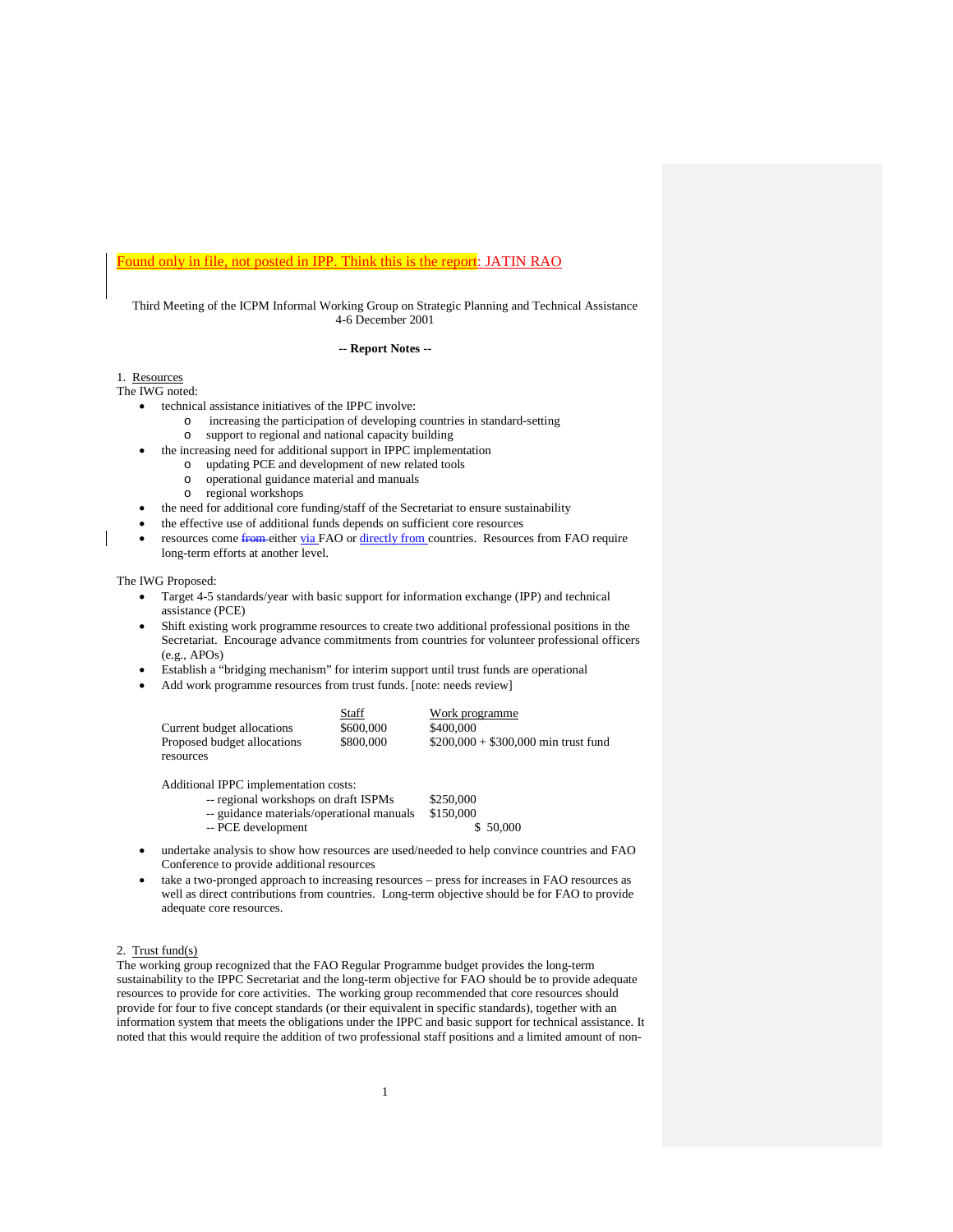staff resources for the harmonization and information exchange programme (total fund required US\$ 350.000 per annum). The working group also identified the need for additional implementation funds that would include the organization of regional workshops on draft ISPMs, the preparation of guidance material and further development of material for self evaluation, which would require an additional US\$600.000 per annum.

The working group welcomed the formation of the working group among FAO WHO, WTO, Worldbank and OIE that would address national sanitary and phytosanitary capacity building. It requested that the ICPM be informed of its progress. The ICPM technical assistance programme would lay the foundation for and provide technical support to such a capacity building programme.

The working group considered the purpose of trust funding. It noted in particular, the requirements for increased participation of developing countries in the work of the standard setting organizations, as recognized in the INCLUDE RELEVANT REFERENCES(DOHA<SPS). The working group also recognized that funds from the Regular Programme of FAO are, at present not sufficient to produce the desired number of standards, to maintain the information exchange programme and to provide support to technical assistance.

The working group recommended the following purposes for trust-funding:

- extra-budgetary support to the Secretariat for the implementation of the core programme for harmonization (standard setting)
- participation of developing countries in standard setting
- implementation of the IPPC

The working group recommended the establishment of two trustfunds: a General fund and a Special fund.

The *General trustfund* would have assessed voluntary contributions to provide core resources to enable the implementation of the six strategic directions. It was recommended that the trustfund would have a time horizon of six years.

The *Special trustfund* would be funded through voluntary contributions for technical assistance, which would provide for participation of developing countries in standard setting and other aspects of IPPC implementation.

The Special trustfund would in particular provide for:

- attendance of developing country Members at meetings;
- a training programme and Internet access for information exchange;
- regional workshops on draft standards and implementing standards;
- development of guidance for countries to use in the evaluation of institutional and regulatory aspects of national systems.
- encouraging individual Members to utilize PCE and formulate national plans.

The Working Group recognized that it would take some time to establish the General Fund. It recommended that, as a bridging measure, the special Fund serve to fund the objectives of the General Fund, until the General Fund is operational.

The working group recognized that other special trustfunds might be established on an as-needed basis for specific purposes, including national capacity building; however, these fell outside the specific mandate of the working group.

The working group noted that the Organization had detailed procedures for designating responsibility for expenditure and for the accounting of trust funds, which included procedures on fungibility of funds among categories of expenditure, financial records and financial reporting, expenditure authorization, and administrative and operational charges. Furthermore, there were provisions for financial monitoring and auditing. It noted that the responsible budget holder in the Organization would be a member of the IPPC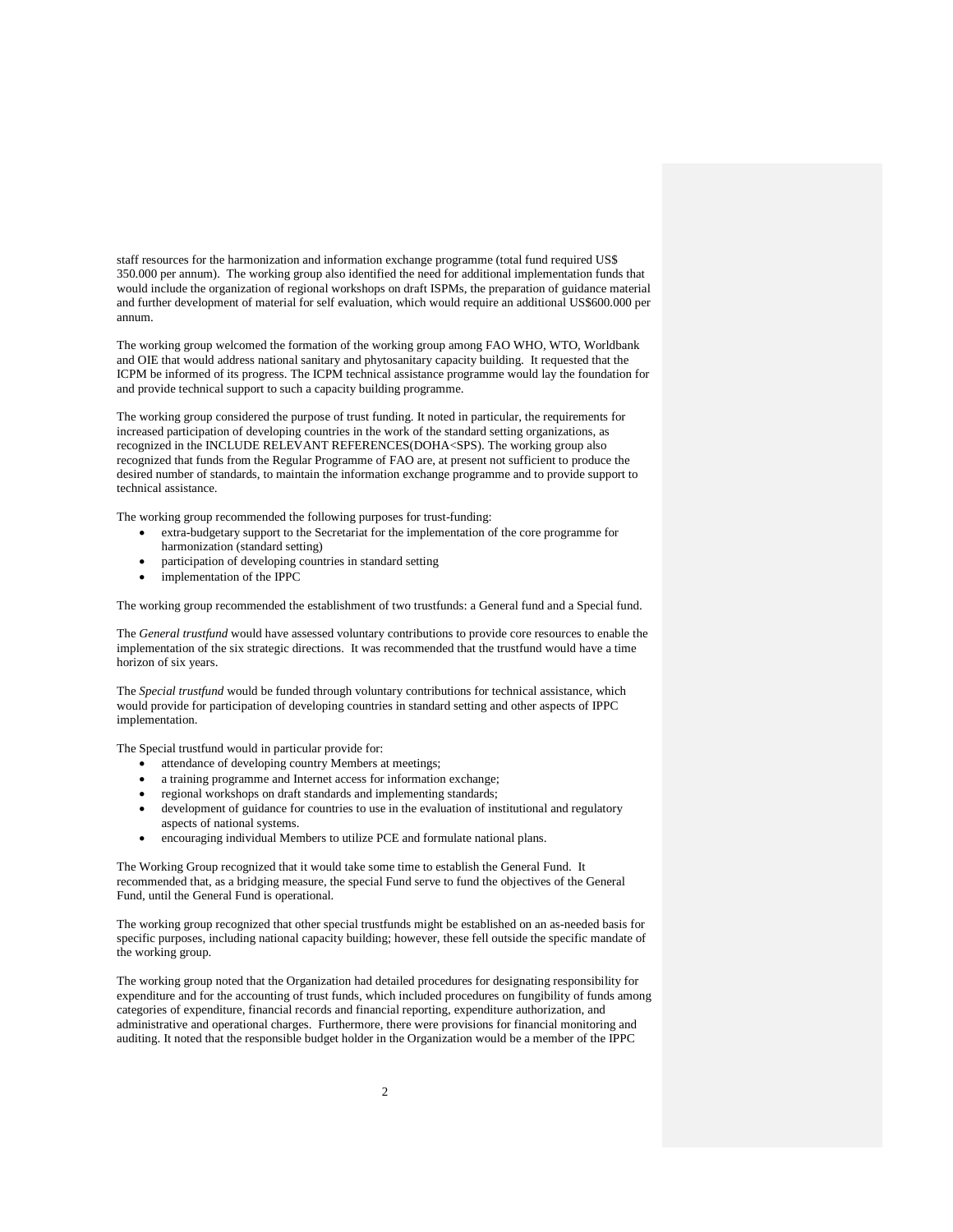Secretariat. However, FAO financial reports would not necessarily help to understand the costs of the outputs produced under a trust fund and therefore other reports will be required.

The working group also considered financial rules of the Indian Ocean Tuna Fish Commission, another FAO Article XIV body and the draft financial rules for the *Rotterdam Convention on the Prior Informed Consent Procedure for Certain Hazardous Chemicals and Pesticides in International Trade*, a United Nations Convention in which FAO and UNEP provide the Secretariat.

The working group recommended that additional financial rules be established for the trust funds to take into account the special nature of the outputs and the funding, in particular that funding is received from many sources. It recommended the financial rules include articles that provide for:

- an annual budget proposal to be submitted by the Secretariat to the ICPM;
- the annual budget to be submitted to the ICPM in the year before its execution;
- the budget proposal to be considered by a review body before submission to the ICPM. The Working Group identified several options for this body: This could either be the bureau, a bureau extended with regional representatives, or the strategy working group. It recognized that, if the strategy working group were the preferred option, this would need to be a more formal group then than it is now,
- the ICPM to adopt the budget, according to article VI of its rules of procedure;
- the accounting period be a calendar year.
- unexpended funds be carried over to the next budgetary period;
- financial reports be submitted to the ICPM on an annual basis and that these reports include links to objectives, activities, and outputs, as they relate to strategic directions.
- other reports be submitted as required by the ICPM;
- priorities be determined by the ICPM to take account of possible shortfalls in funding;

For the Special Fund, as contributions will be received from many sources at irregular intervals, the working group recommended that:

- earmarking of individual budget contributions for specific outputs only be possible to fund outputs approved by the ICPM;
- if additional funds exist, expenditure from the trust fund over the budgetary period under consideration not exceed 10% of the approved budget.

The Working Group recommended that the financial rules for the General Fund have additional articles to stipulate that:

- payments from the trust fund may be authorized only to the amounts so approved;
- a scale of contributions to be adopted by the ICPM by consensus;
- a payment schedule be set by the ICPM.

The Working Group recommended that the Secretariat submit draft financial rules for both the General Fund and the Special Fund to the next session of the ICPM. [As there was a brief discussion on this, suggest something like to following] The IWG considered the UN scale of contributions would be appropriate.

3. Procedures for identifying topics and priorities for standards

[I assume you will insert a chapeau here, so I suggest you refer to the policy guidance provided in the report of ICPM 1, otherwise point d. might be a bit cryptic]

- a. IWG recommends strategic priorities (Oct)
- b. Strategic priorities identified by the IWG are reviewed and adopted by the ICPM (Apr)
- c. Secretariat requests submissions for new topics at the time draft standards are sent for consultation communicating recommendations adopted by ICPM (Jun)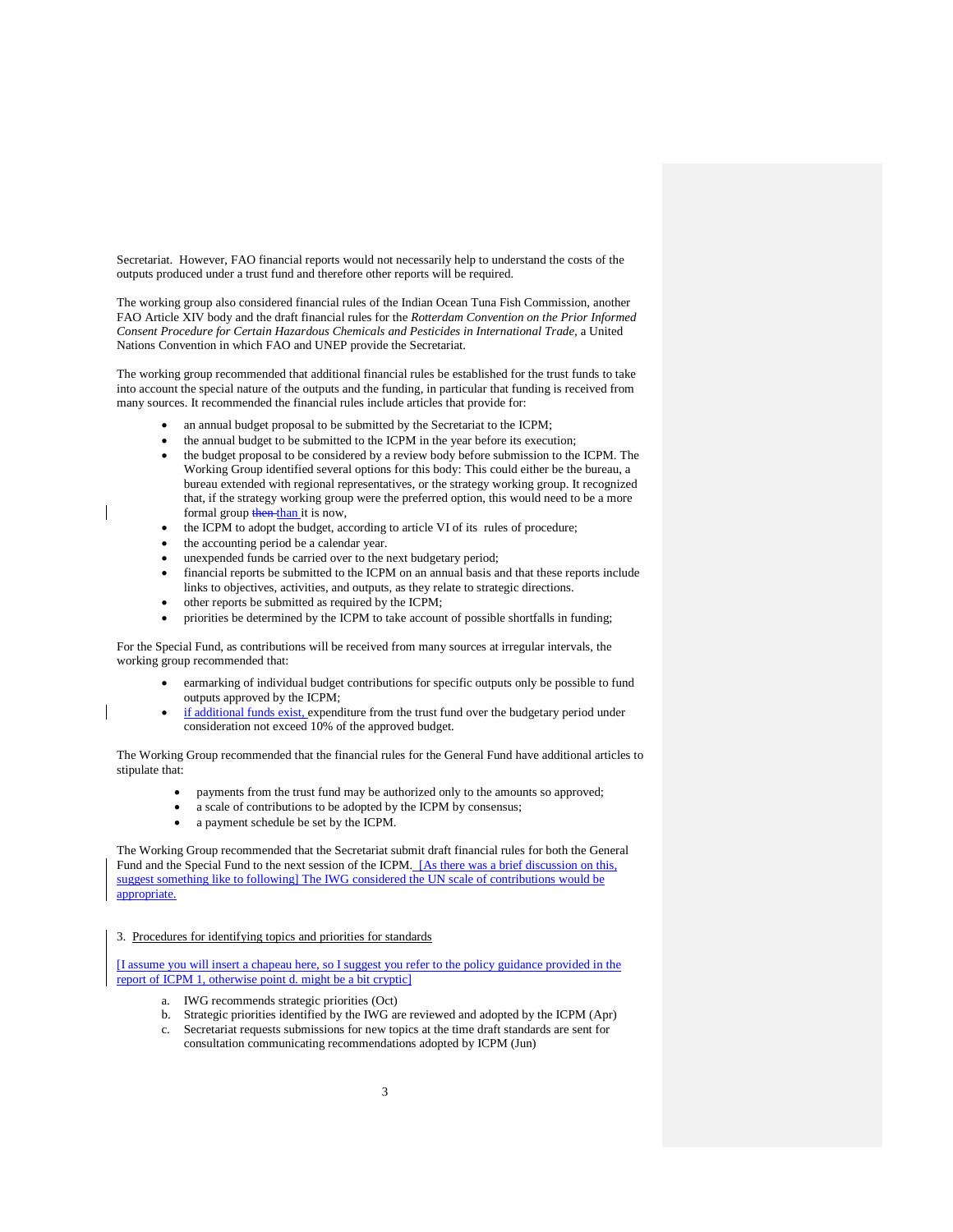- d. Standards Committee reviews topics taking account of policy guidance from the IWG/ICPM and makes recommendations to submit to the ICPM (Nov)
- e. ICPM reviews recommendations and decides topics and priorities for the work programme (Apr)

# 4. Rules for directed financial assistance for standard-setting (sponsorship of standards)

[I think it would be more accurate to re-order these two points, to indicate that the issue of funding cf priority setting was an important consideration in the establishment of the rules. Also, I suggest some other changes as the latter 3 dot points don't seem to sit well grammatically with the chapeau.]

The IWG recommends removing "the availability funds" as a criteria for setting priorities (c.f. Report of ICPM-21). Working on an assumption that this would be accepted, the IWG developed the following rules.

The provision of external resources for standard-setting should be used for the priorities approved by the ICPM. Standard setting processes so funded should:

- fit with the capacity of the Secretariat (not create an undue resource drain)
- not displace core programme priorities
- follow normal procedures, policies, and practice and not be modified according to preferences of the funding entity

the IWG recommends removing "the availability funds" as a criteria for setting priorities (c.f. Report of ICPM-2).

#### 5. Review of the Mission statement and Strategic directions

The IWG recommends:

- no changes in the Mission statement or the titles of the strategic directions
- the strategic directions be reviewed by a small group for clarity, editing, and detail to improve understanding. Indicate outputs rather than actions and opportunities for measurements. (Carberry, Hedley, Lopian, & Secretariat)
- the Secretariat should prepare a financial analysis as regards resources devoted to strategic directions for purposes of preparing and updating a business plan and to facilitate future discussions on strategic planning (c.f. Goal 5.6)
- high priority be given to the development of standards on "efficacy of measures" and "equivalency" to facilitate the development of associated specific standards

Recommendations for changes in the goals

*[present in table form with changes indicated] [Good idea! It would also be instructive if you could work in the annotations (ie* (as a stand-alone goal) below*), say as footnotes*

**Formatted**

SD-1:

- Amend 1.1 to indicate target of 5 standards/year (as a stand-alone goal)
- Amend existing 1.1.1 to "ensure that ISPMs take account of protection of the environment" and change form from a sub-goal to a stand-alone goal
- Add new 1.2 regarding improvement of the standard-setting mechanism and include existing 1.1.2 and 1.1.3.
- Amend 1.1.2 to add "…concept and specific" standards; change timing to 2002; change means to ICPM-4 [for adoption] [need to align the words with the next one]
- Amend 1.1.3 to change means "for adoption by ICPM-4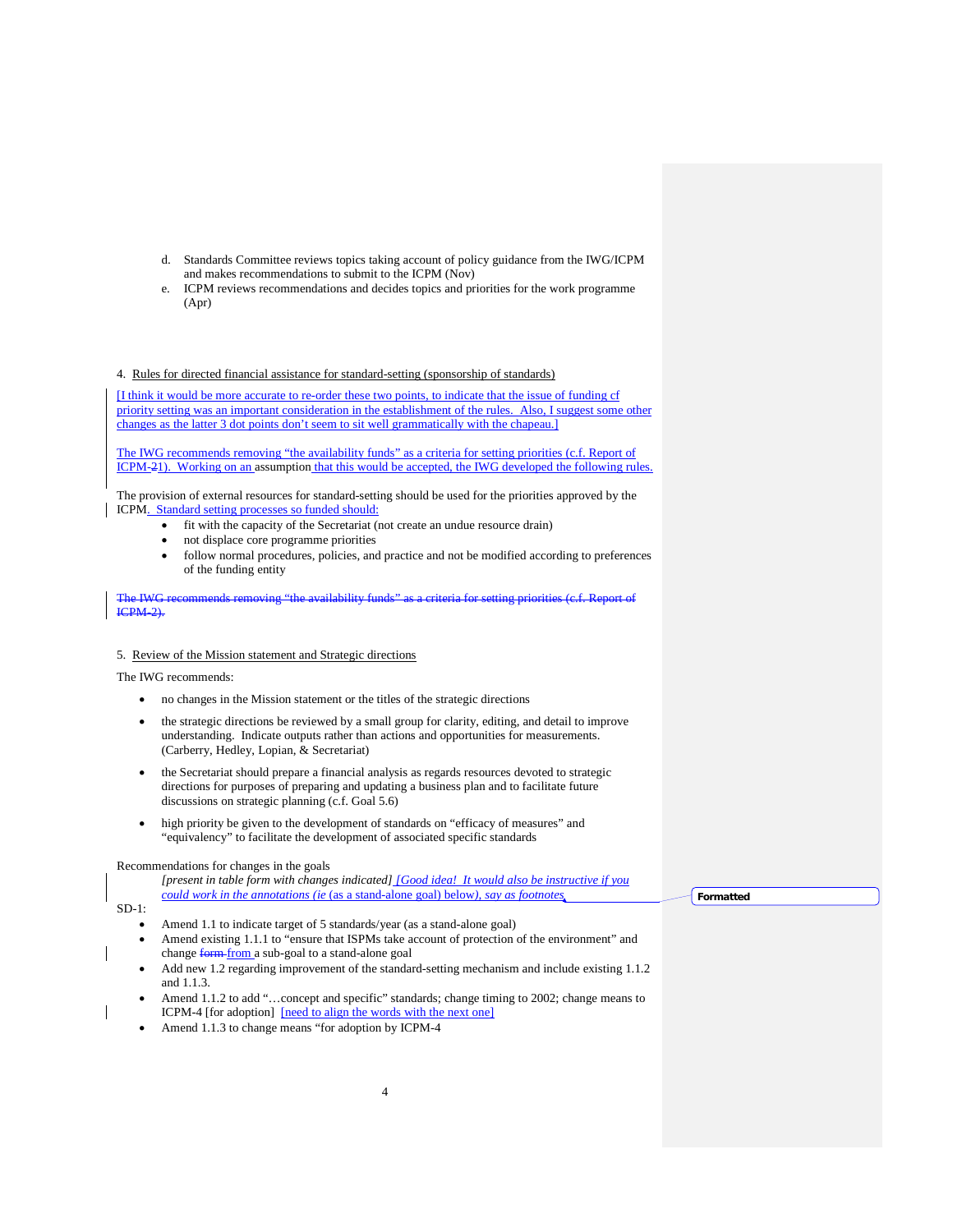- Amend 1.1.4 to "promote the development of specific standards where relevant concept standards are in place and give priority to the development of concept standards where necessary for the preparation of specific standards in priority areas (also move to new 1.1)
- Amend existing 1.2.1 to remove "exploratory discussion" from the means and add ICPM working group
- Amend 1.3 to indicate timing is 2002, priority is high, means is ICPM
- Add 1.3.1 for developing procedures for monitoring; timing is 2002, priority is high, means is ICPM
- Place existing 1.3.2 under 1.1 [Can this be deleted in favour of the last dot point, or vice versa?]
- Create new 1.4 for "facilitating implementation of standards" and add existing 1.3.1, 1.3.2 and 1.3.3; timing is ongoing; priority is medium; means is the ICPM
- Create new 1.1.5 from existing 1.3.2

# $SD-2$ :

- Amend 2.2 to replace "central linkage mechanism" with "IPP" to reflect the adoption by ICPM of IPP as the central linkage mechanism for the IPPC. Amend timing to 2002.
- Amend timing of 2.3 to extend to 2003
- Amend 2.4 to indicate need for adoption of the draft standard on pest reporting by the ICPM

## SD-3:

• Ongoing – change timing to 2003s (pending formation of the Subsidiary Body)

## $SD-4$

- Change chapeau to add "…especially to developing contracting parties"
- Amend 4.1 to "develop and maintain methods and tools…"
- Amend 4.1.1 to indicate timing as ongoing
- Amend 4.3 to indicate timing is ongoing
- Add sub-goal 4.3.1 for preparation of a checklist on phytosanitary legal and associated institutional issues; timing is 2002; priority is high; means is the Secretariat
- Amend 4.4 to "establishment of systems that attract from donors for technical assistance programs"; add Secretariat to the means
- Amend timing of 4.5.1 to 2003 (need to establish IPP first)
- Amend timing of 4.6 to 2002

# $SD-5$ :

- Amend means in 5.1 to indicate efforts by FAO to encourage acceptance (regional plant protection officers and FAO reps)
- 5.3 implies reporting to the ICPM by the Secretariat
- Amend 5.4 to indicate timing 2002 or later
- Amend 5.5 to indicate timing 2002 or later
- Amend 5.6 to indicate timing 2002 and ongoing
- Amend 5.7.1 to indicate the need for reporting by Secretariat on the implementation of the strategic plan

#### SD-6:

Remove 6.1.1 – no longer relevant

# 6. Technical Assistance

The IWG notes that the PCE is a self-assessment tool that works best when used in cooperation with an expert-facilitator with expert knowledge of the International Standards for Phytosanitary Measures and with relevant high-level national experts involved.

Recommendations of the IWG: **Formatted:** Bullets and Numbering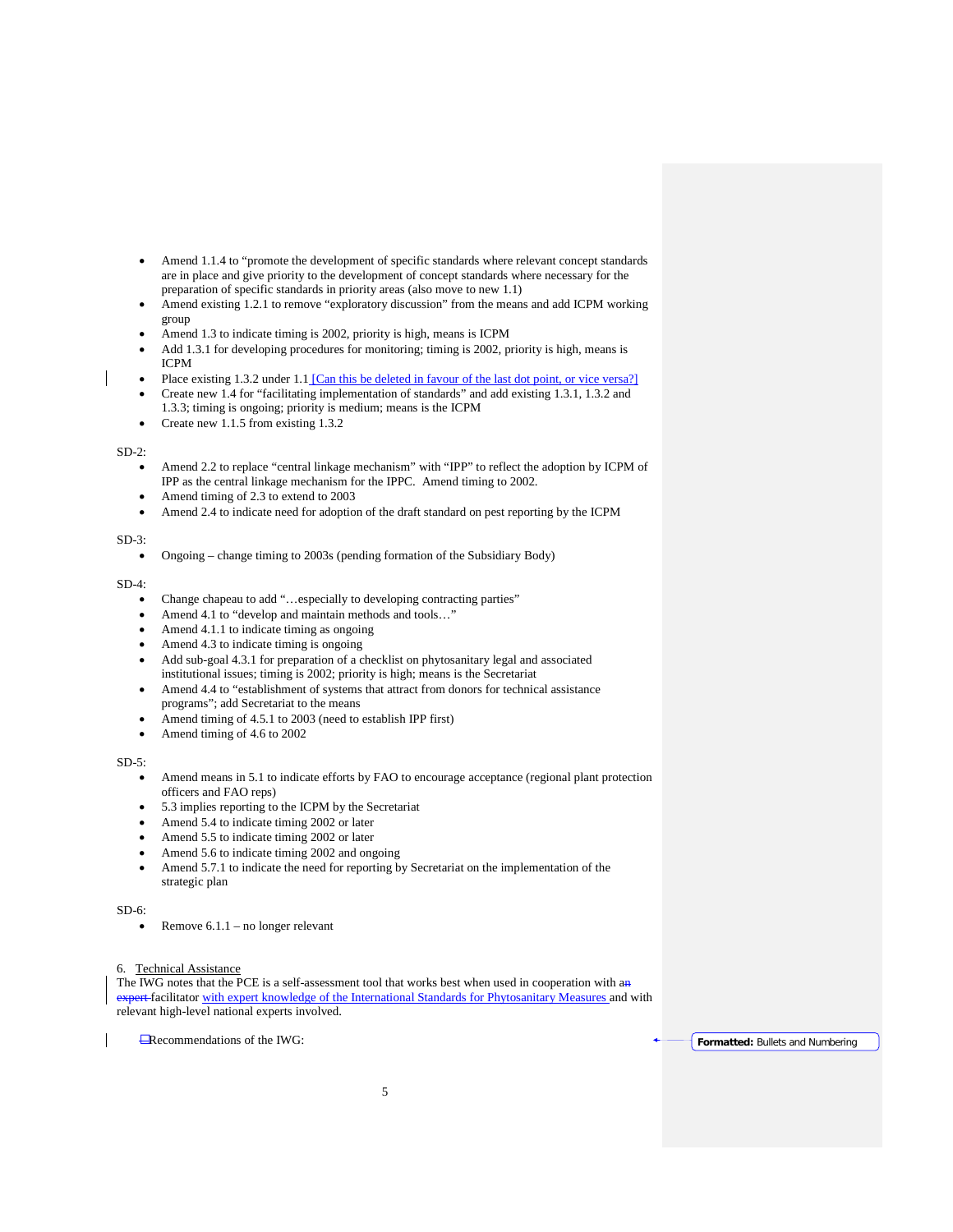- update the PCE to account for new standards [and to add analysis components] [This begs the question of what analysis functions are possible with the database/online version verses the CD version. Perhaps the chapeau should refer to the view that the CD version was preferred on cost, despite the loss of high end analysis capabilities, such as inter-country comparisons.
- continue to use the IWG as the ad hoc WG on Technical Assistance
- prepare multilingual versions of PCE (after the English version is updated)
- develop a format within the PCE to assist countries to identify technical assistance
- create a cadre of expert facilitators for PCE
- develop guidelines for the use of PCE
- create a CD-ROM with the PCE and other relevant information priorities of a general nature that can be addressed by the ICPM (c.f. report of ICPM-3, Appendix XIV, para. 10, point 4)
- use the IWG to develop recommendations for meeting priority needs (c.f. \*\*\* point 5)
- empower the IWG to review and amend ...when appropriate

# 7. Recommended programme of work

- annual ICPM meeting
- 2 meetings of the Standards Committee

# SD-1:

Priorities for standard setting-

- Efficacy of measures (new)
- LMOs (new)
- PRA for RNQP (new)
- Glossary, including economic impacts (ongoing)
- Citrus canker (complete drafting)
- Pest listing (complete drafting)
- Principles (revision)
- PRA (revision)
- [add remaining stds for which drafts exist]

Recommendations for other aspects of the standard-setting programme-

- Complete explanatory document for Systems approaches
- WG on monitoring implementation of standards
- Implement stewardship concept for new standards (normally a member of the Standards Committee)
- Use stewardship concept on a trial basis for the revision of standards (as a means to try to save resources -- begin with revision of ISPM 2)

 $SD-2$ 

- Continue development of the IPP
- Meeting of the IPP support group

#### $SD-3$ :

• No additions except possible first meeting of the Subsidiary Body at ICPM-4

SD-4:

- Update and enhance PCE (multilingual)
- Create CD-ROM (including other relevant information)
- Workshop for training PCE experts

SD-5: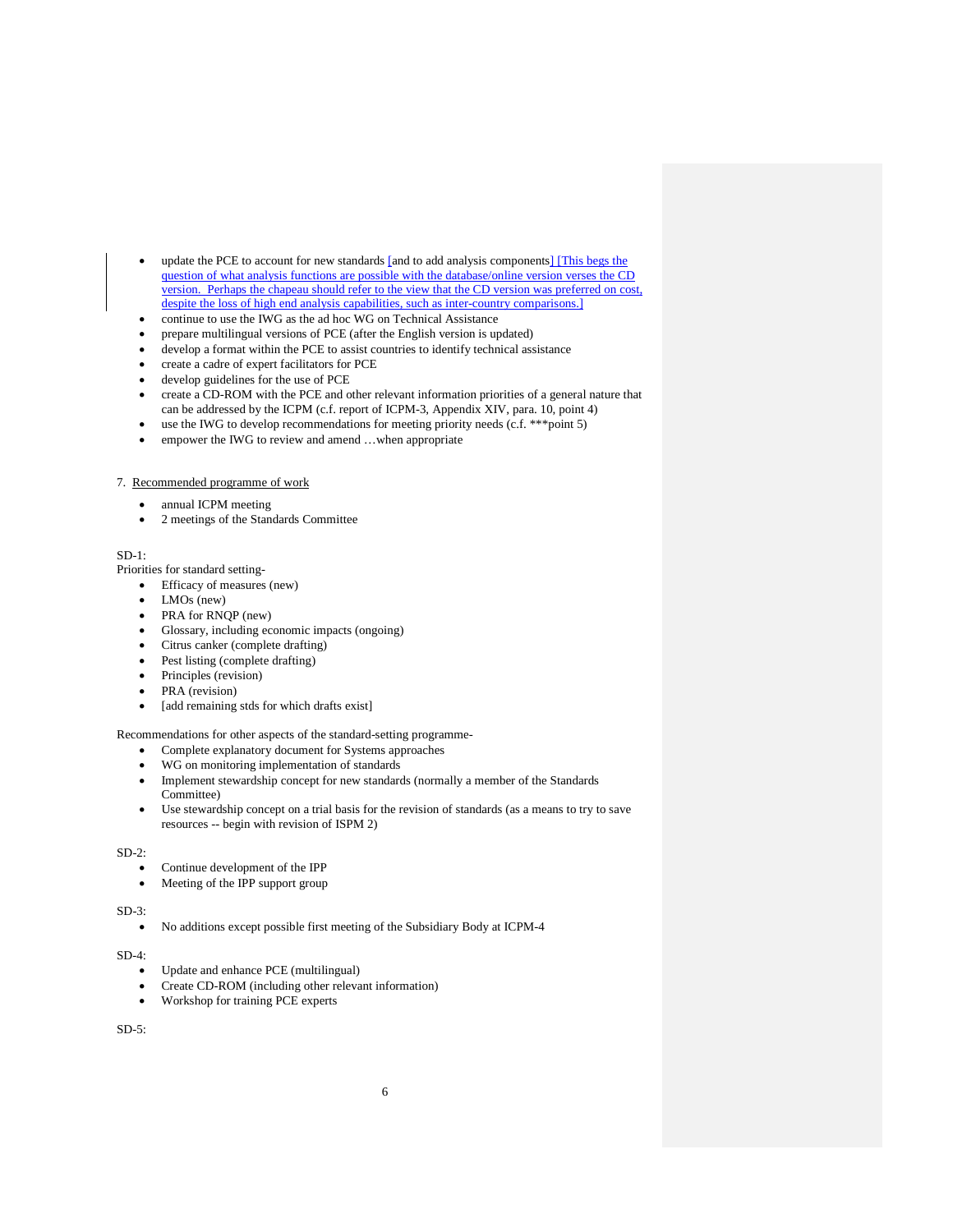• Meeting of the Business Plan Focus Team to finalize a business plan and edit the strategic plan for clarity (see recommendation in point 5 above)

# SD-6:

• Secretariat to report to ICPM on progress for Goal 6.2

# 8. Budget

- show extra-budgetary contributions separately
- clarify portion of staff time devoted to ICPM
- clearly indicate shortfall and items affected